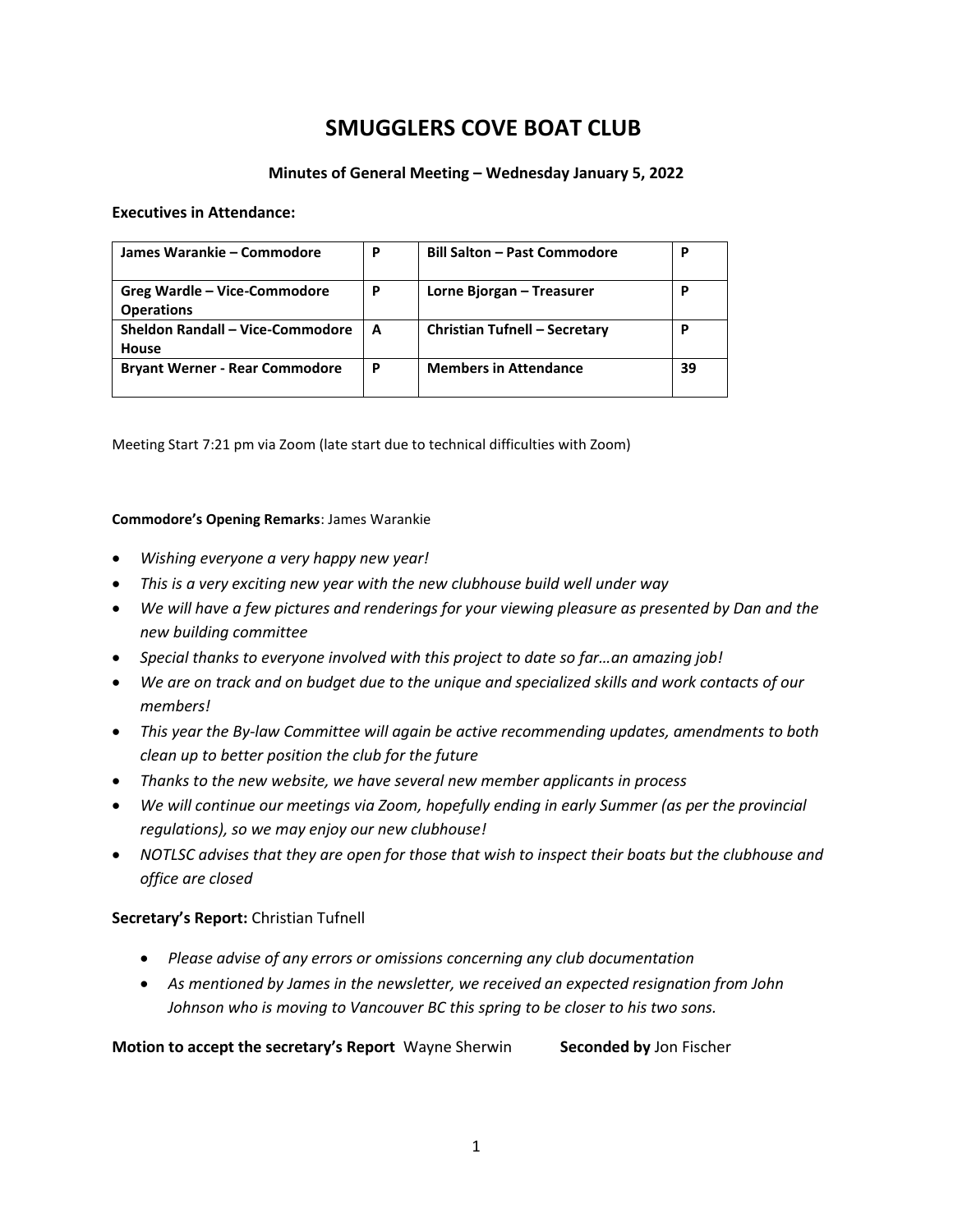#### **Correspondence** – James Warankie

• *n/a*

#### **Honourary Membership Nomination - James Warankie**

**James Warrankie -** made formal nomination to bestow Honourary Membership to *John Johnson*

- *Unanimous support of the current Bridge received*
- *Nomination seconded by Bill Salton*

**James/Bill** – John served 5 years on the Bridge as our Treasurer and made a substantial contribution to the club, and as a result, he is very well deserving and is a perfect candidate for this honour

**Motion** Unanimously Passed!

#### **Treasurer's Report – Lorne Bjorgan**

| Chequing Bank Balance Dec 31 2022       | \$40,294.93  |             |            |
|-----------------------------------------|--------------|-------------|------------|
|                                         |              | Outstanding | \$9,857.21 |
|                                         |              |             | \$7,778.86 |
| Chequing Balance Dec 31 2022            | \$22,658.86  |             |            |
| Advantage Savings Dec 31 2022           | \$132,472.82 |             |            |
| GIC Dec 31 2022                         | \$10,273.88  |             |            |
| <b>Total Cash Dec 31st</b>              | \$165,405.56 |             |            |
| Additional Paid as of Jan 4th 2022<br>٠ | \$1,776.73   |             |            |

#### **Questions/Comments**

**Bruce –** John Johnson sent an e-transfer deposit to hold the date for next years Commodore's Ball. Did we get a confirmation e-mail back from Club Roma?

**Lorne/Bruce –** to follow up

 **Wayne** – What did the storage at NOTLSC cost us this year?

**Lorne** – will double check but it was less then half price around \$3K as the clubhouse is not currently stored there this year

**Motion to accept Treasurer's Report:** Jon Lelie **Seconded by:** Bob Cuipa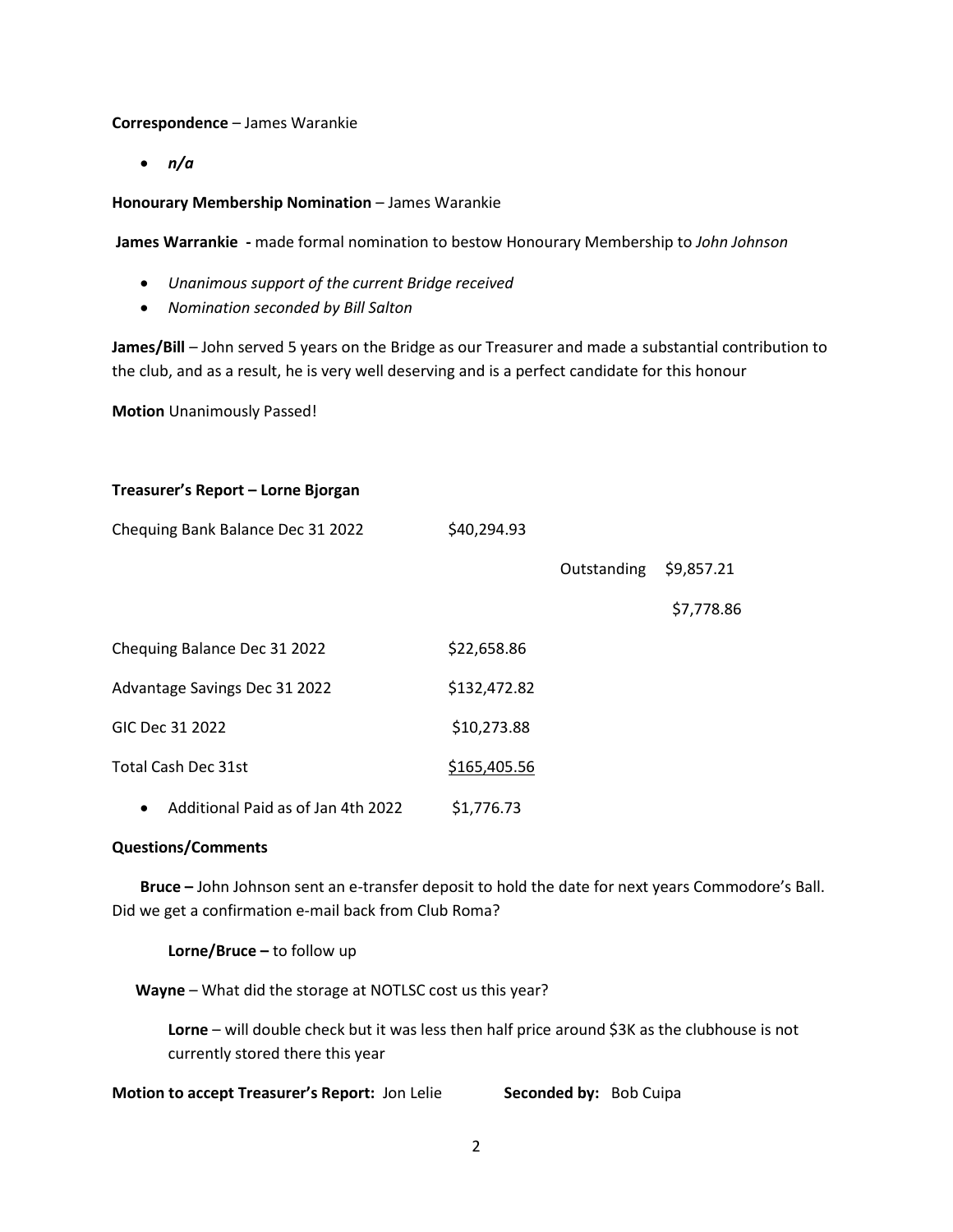# **Sick Members**

• *Lorne advised that Nancy B is in good spirits, had recently attended a girl's weekend with a few fellow Smugglers, and is receiving treatment*

#### **New Members - Swearing In –** James Warankie

*n/a*

### *Orientation Committee Update – Bob Cuipa (for Gary Cornet)*

• *We have 5 new membership applications in progress – updates to follow*

# **Vice Commodore's Report - Operations:** Greg Wardle

- *Not much to report or update on*
- *Very impressed with the new build – congratulations to Dan, Bob, Brian, Darryl, & Jasper!*

# **Vice Commodore's Report – House:** Sheldon Randall

• Not much to report on or update as well...still new and getting up to speed with the new role and *responsibilities*

#### **Rear Commodore's Report:** Bryant Werner

• *no update until the docks are in the water*

#### **Social Chair –** Bruce Lee

- *Happy New Year!!!*
- *Congratulations to the Building Committee and everyone involved*
- *Just want to again say how fantastic the Commodore's Ball was last November*
- *We are confirmed this year on Nov 22, 2022, again at Club Roma*
- *We have a \$5000 minimum requirement - which equals 104 quests- very easily attainable*
- *This years Sail Past is expected to be like no other and will help to celebrate our new clubhouse!*
- *We need volunteers to set the program and make it happen…please contact Bruce*
- *We will have to play all other club social functions by ear until we move through this wave of Covid and related safety protocols/restrictions*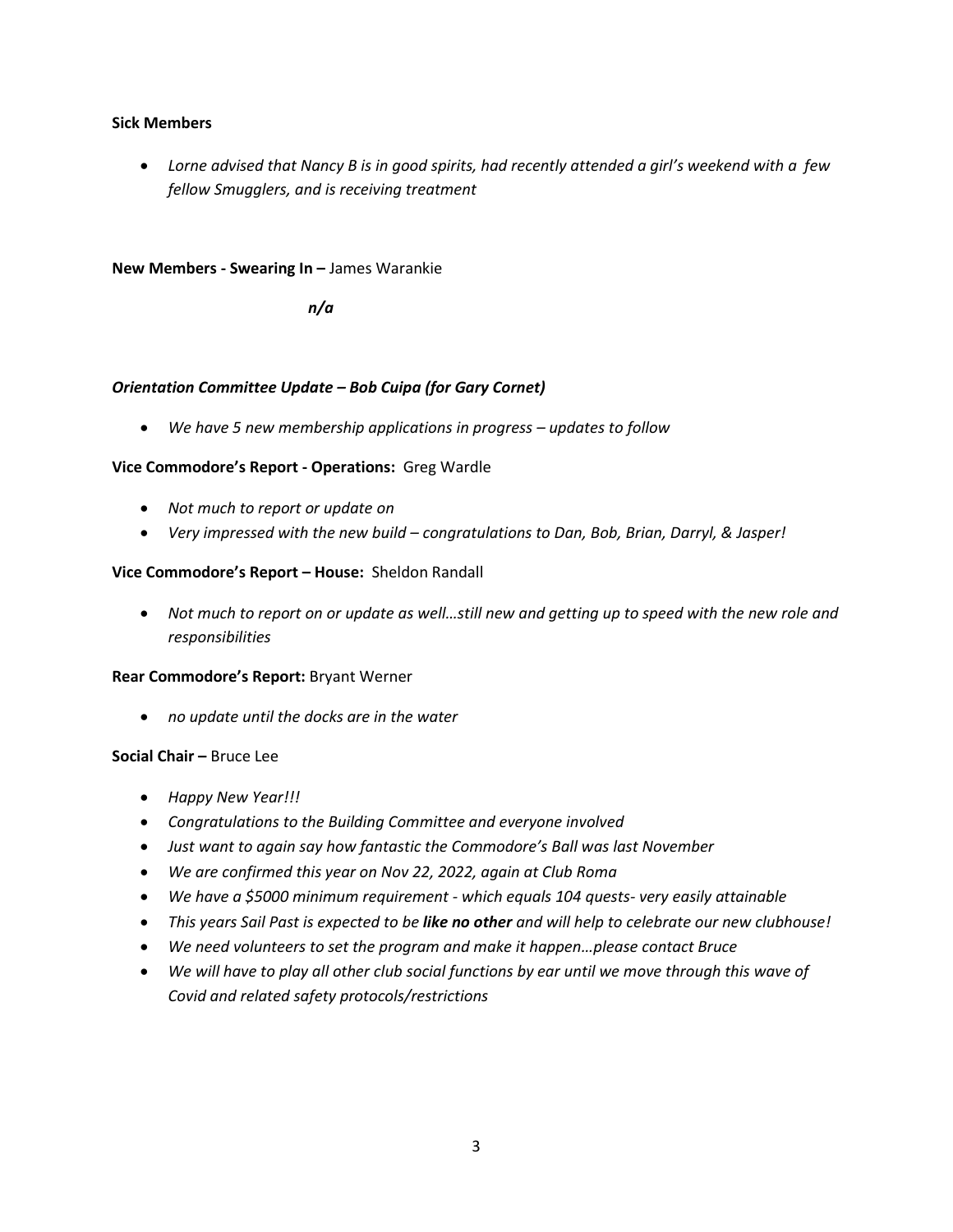# **Safety Chair**

# **Bob Cuipa** (for Guillermo Fuentes)

- *Unfortunately, there won't be a Boat Show again this year but please still think about any equipment failures or safety issues that you need to address on your boat*
- *Now is the time to start shopping around for the best deals*
- Concerning the Power Squadron course that I am teaching...so far we 5 have signed up
- *Please be careful inspecting your boat, don't slip or fall off your ladder*
- *Being a warm refreshment!*

### *Lorne*

• *A general reminder to everyone working on the new build, please be mindful and be very careful when working with heavy equipment, please ensure you wear safety shoes and use other safety protections like work gloves and safety glasses as required/necessary*

### **Projects**

### **New Building Committee Update –** Dan Grignon

- Slide Show
- Trusses and roof in progress
- Clubhouse steelwork almost complete
- Tank blasting and coatings in progress to be returned to building site in the next few weeks

# **Lori** – Where exactly is the new club build located?

**Dan** – Queenston Dock, downstream of the boat launch, follow the sign for the jet boat

# **Tom K** – Please schedule work parties on weekends for working members

**Bob** – No worries…there is plenty of opportunity for everyone to complete work particularly on the inside of the clubhouse as we progress. Please watch for Track It Forward work party invites.

# **Steve H** – Which way do the Garage Doors Face

**Dan** – Towards the US

**Reg** – How will the Garage Doors work?

# **Dan** – They will roll up. Panels are 90% glass

#### **Dan** - Please direct any questions or comments to either Dan or Bob Mennie